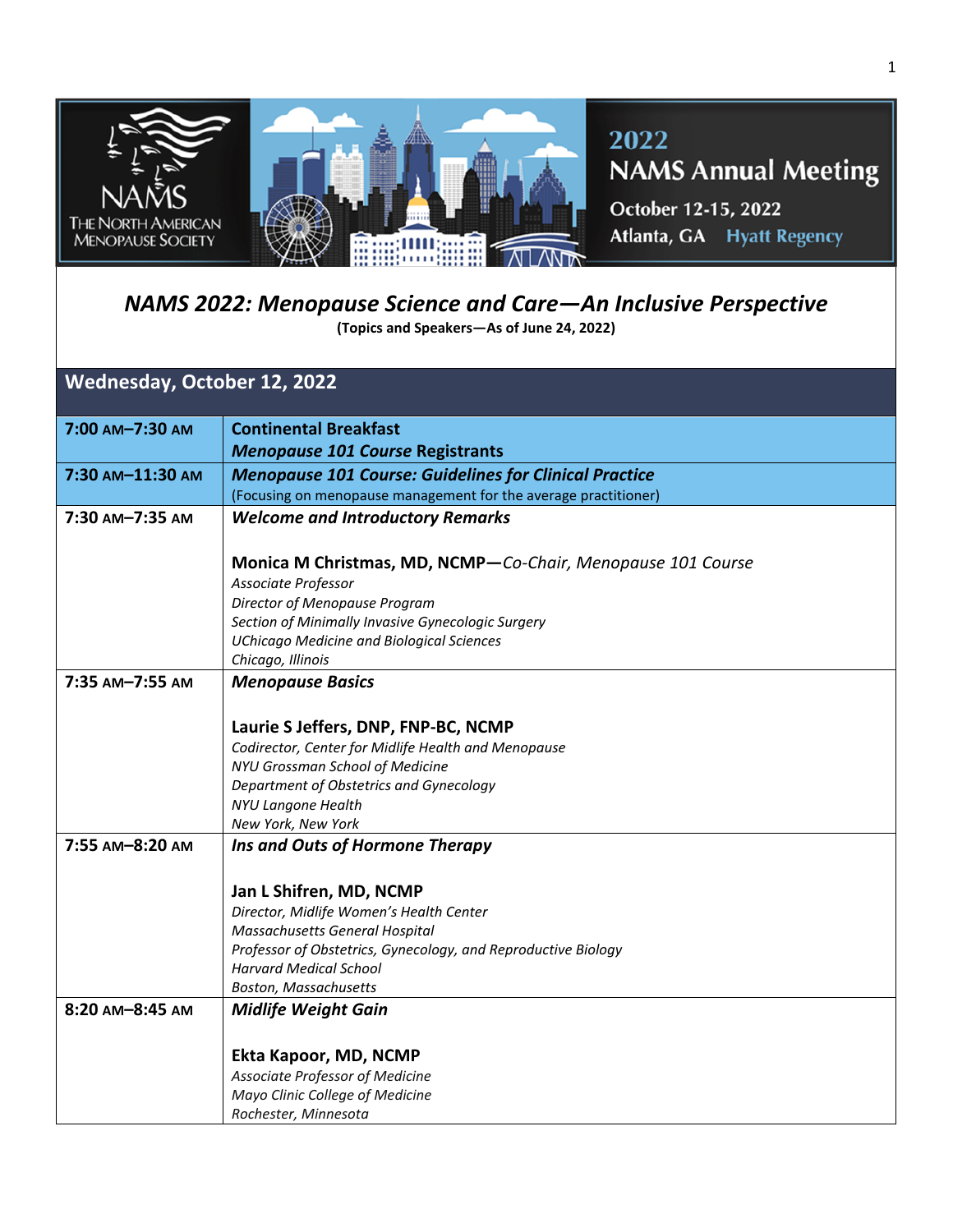| 8:45 AM-9:10 AM   | <b>Q&amp;A With Audience</b>                                                                                                                                                                                                                                                                                                                                                                        |
|-------------------|-----------------------------------------------------------------------------------------------------------------------------------------------------------------------------------------------------------------------------------------------------------------------------------------------------------------------------------------------------------------------------------------------------|
| 9:10 AM-9:25 AM   | Break for Registrants of the Menopause 101 Course                                                                                                                                                                                                                                                                                                                                                   |
| 9:25 AM-9:50 AM   | <b>Sexual Function</b>                                                                                                                                                                                                                                                                                                                                                                              |
|                   | <b>Sheryl A Kingsberg, PhD</b><br>Chief, Division of Behavioral Medicine<br>University Hospitals Cleveland Medical Center, MacDonald Women's Hospital<br>Professor, Departments of Reproductive Biology, Psychiatry, and Urology<br>Case Western Reserve University School of Medicine<br>Cleveland, Ohio                                                                                           |
| 9:50 AM-10:15 AM  | <b>Mood and Sleep</b>                                                                                                                                                                                                                                                                                                                                                                               |
|                   | Claudio N Soares, MD, PhD, FRCPC, MBA<br>Professor and Head, Department of Psychiatry<br>Queen's University School of Medicine<br>Chair, Psychedelic Science Advisory Committee, Queen's University<br>Executive Lead, Strategy and New Partnerships<br>Canadian Biomarker Integration Network in Depression (CAN-BIND)<br>President and CEO, CAN-BIND Solutions, Inc.<br>Kingston, Ontario, Canada |
| 10:15 AM-10:40 AM | <b>Bone Health</b>                                                                                                                                                                                                                                                                                                                                                                                  |
|                   | Michael R McClung, MD, FACP, FASBMR, FACE<br><b>Founding Director</b><br>Oregon Osteoporosis Center<br>Portland, Oregon                                                                                                                                                                                                                                                                             |
| 10:40 AM-11:05 AM | <b>Cardiovascular Health</b>                                                                                                                                                                                                                                                                                                                                                                        |
|                   | Chrisandra L Shufelt, MD, MS, FACP, NCMP<br>Anita Dann Friedman Endowed Chair in Women's Cardiovascular Medicine and Research<br>Associate Director<br>Barbra Streisand Women's Heart Center and Preventive and Rehabilitative Cardiac Center<br>Director, Women's Hormone and Menopause Program<br>Professor of Medicine<br>Cedars-Sinai Medical Center<br>Los Angeles, California                 |
| 11:05 AM-11:30 AM | <b>Q&amp;A With Audience</b>                                                                                                                                                                                                                                                                                                                                                                        |
| 12:15 PM-12:30 PM | Box Lunch Distribution for Registrants of the Main Program                                                                                                                                                                                                                                                                                                                                          |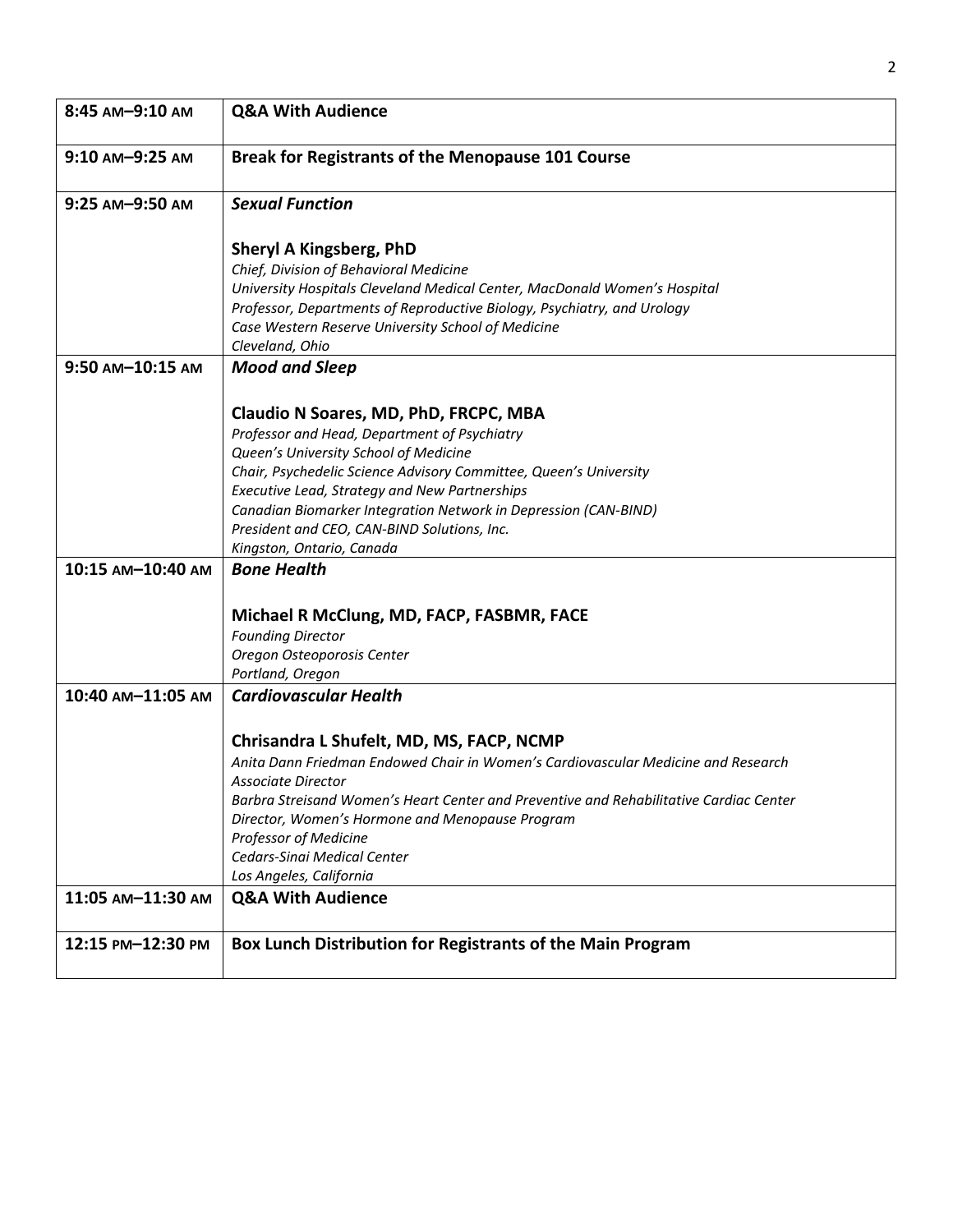| 12:30 PM-4:30 PM  | <b>Opening Symposium</b>                                                                                                                               |
|-------------------|--------------------------------------------------------------------------------------------------------------------------------------------------------|
|                   | <b>Vasomotor Symptoms: What's New, What Works</b>                                                                                                      |
| 12:30 PM-12:35 PM | <b>Welcome and Introductory Remarks</b>                                                                                                                |
|                   |                                                                                                                                                        |
|                   | Rebecca C Thurston, PhD, FABMR, FAPS-Chair, 2022 Scientific Program Committee                                                                          |
|                   | Pittsburgh Foundation Chair in Women's Health and Dementia<br>Professor of Psychiatry, Psychology, Epidemiology and Clinical and Translational Science |
|                   | Director, Women's Biobehavioral Health Research Program                                                                                                |
|                   | Director, Cardiovascular Behavioral Medicine Research Training Program                                                                                 |
|                   | University of Pittsburgh                                                                                                                               |
|                   | Pittsburgh, Pennsylvania                                                                                                                               |
| 12:35 PM-1:00 PM  | Epidemiology                                                                                                                                           |
|                   |                                                                                                                                                        |
|                   | <b>Nanette F Santoro, MD</b><br>Professor and E Stewart Taylor Chair of Obstetrics and Gynecology                                                      |
|                   | University of Colorado School of Medicine                                                                                                              |
|                   | <b>Anschutz Medical Campus</b>                                                                                                                         |
|                   | Aurora, Colorado                                                                                                                                       |
| 1:00 PM-1:25 PM   | Physiology                                                                                                                                             |
|                   |                                                                                                                                                        |
|                   | <b>Genevieve S Neal-Perry, MD, PhD</b>                                                                                                                 |
|                   | Department Chair and Robert A Ross Distinguished Professor of Obstetrics and Gynecology                                                                |
|                   | University of North Carolina<br>Chapel Hill, North Carolina                                                                                            |
| 1:25 PM-1:45 PM   | <b>Q&amp;A With Audience</b>                                                                                                                           |
|                   |                                                                                                                                                        |
| 1:45 PM-2:10 PM   | <b>Implications for Mental Health and Sleep</b>                                                                                                        |
|                   |                                                                                                                                                        |
|                   | Hadine Joffe, MD, MSc                                                                                                                                  |
|                   | Executive Director, Mary Horrigan Connors Center for Women's Health and Gender Biology                                                                 |
|                   | Paula A. Johnson Professor of Psychiatry in the Field of Women's Health, Harvard Medical School                                                        |
|                   | Executive Vice Chair for Academic and Faculty Affairs, Department of Psychiatry<br>Brigham and Women's Hospital, Dana Farber Cancer Institute          |
|                   | Harvard Medical School                                                                                                                                 |
|                   | <b>Boston, Massachusetts</b>                                                                                                                           |
| 2:10 PM-2:35 PM   | <b>Implications for Physical Health</b>                                                                                                                |
|                   |                                                                                                                                                        |
|                   | Rebecca C Thurston, PhD, FABMR, FAPS-Chair, 2022 Scientific Program Committee                                                                          |
|                   | Pittsburgh Foundation Chair in Women's Health and Dementia                                                                                             |
|                   | Professor of Psychiatry, Psychology, Epidemiology and Clinical and Translational Science<br>Director, Women's Biobehavioral Health Research Program    |
|                   | Director, Cardiovascular Behavioral Medicine Research Training Program                                                                                 |
|                   | University of Pittsburgh                                                                                                                               |
|                   | Pittsburgh, Pennsylvania                                                                                                                               |
| 2:35 PM-3:05 PM   | <b>Q&amp;A With Audience</b>                                                                                                                           |
|                   |                                                                                                                                                        |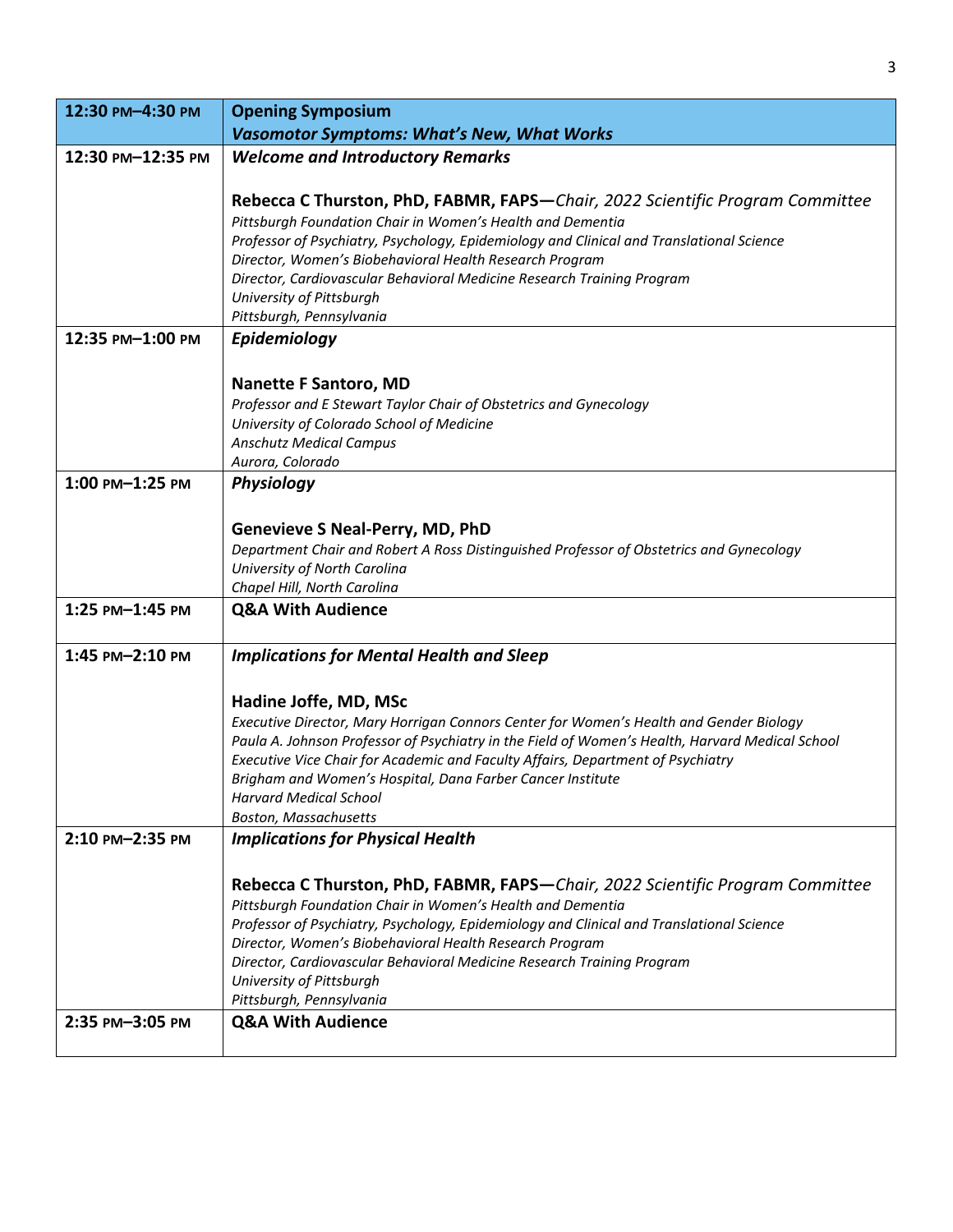| 3:05 PM-3:30 PM | New Pharmacologic Treatment Options for Vasomotor Symptoms: Following the                                                                    |
|-----------------|----------------------------------------------------------------------------------------------------------------------------------------------|
|                 | <b>Science</b>                                                                                                                               |
|                 |                                                                                                                                              |
|                 | Susan D Reed, MD, MPH, MS                                                                                                                    |
|                 | Associate Research Director                                                                                                                  |
|                 | Women's Reproductive Health Research Program                                                                                                 |
|                 | Professor and Vice Chair                                                                                                                     |
|                 | Department of Obstetrics and Gynecology                                                                                                      |
|                 | Adjunct Professor of Epidemiology                                                                                                            |
|                 | University of Washington School of Medicine                                                                                                  |
| 3:30 PM-3:55 PM | Seattle, Washington                                                                                                                          |
|                 | <b>Behavioral Treatment Options</b>                                                                                                          |
|                 |                                                                                                                                              |
|                 | Janet S Carpenter, PhD, RN, FAAN                                                                                                             |
|                 | Distinguished Professor and Audrey Geisel Endowed Chair in Innovation                                                                        |
|                 | Indiana University School of Nursing<br>Indianapolis, Indiana                                                                                |
| 3:55 PM-4:30 PM | <b>Q&amp;A With Audience</b>                                                                                                                 |
|                 |                                                                                                                                              |
| 5:00 PM-5:15 PM | <b>Welcome and Introductory Remarks</b>                                                                                                      |
|                 |                                                                                                                                              |
| 5:00 PM-5:05 PM |                                                                                                                                              |
|                 | Chrisandra L Shufelt, MD, MS, FACP, NCMP-NAMS President<br>Anita Dann Friedman Endowed Chair in Women's Cardiovascular Medicine and Research |
|                 | <b>Associate Director</b>                                                                                                                    |
|                 | Barbra Streisand Women's Heart Center and Preventive and Rehabilitative Cardiac Center                                                       |
|                 | Director, Women's Hormone and Menopause Program                                                                                              |
|                 | Professor of Medicine                                                                                                                        |
|                 | Cedars-Sinai Medical Center                                                                                                                  |
|                 | Los Angeles, California                                                                                                                      |
| 5:05 PM-5:15 PM | Rebecca C Thurston, PhD, FABMR, FAPS-Chair, 2022 Scientific Program Committee                                                                |
|                 | Pittsburgh Foundation Chair in Women's Health and Dementia                                                                                   |
|                 | Professor of Psychiatry, Psychology, Epidemiology and Clinical and Translational Science                                                     |
|                 | Director, Women's Biobehavioral Health Research Program                                                                                      |
|                 | Director, Cardiovascular Behavioral Medicine Research Training Program<br>University of Pittsburgh                                           |
|                 | Pittsburgh, Pennsylvania                                                                                                                     |
| 5:15 PM-6:45 PM | Plenary Symposium 1-Presidential Symposium-Estrogen Over a Lifespan: The                                                                     |
|                 | <b>Impact on Cardiovascular Disease</b>                                                                                                      |
|                 | Chrisandra L Shufelt, MD, MS, FACP, NCMP-NAMS President-Moderator                                                                            |
|                 | Anita Dann Friedman Endowed Chair in Women's Cardiovascular Medicine and Research                                                            |
|                 | <b>Associate Director</b>                                                                                                                    |
|                 | Barbra Streisand Women's Heart Center and Preventive and Rehabilitative Cardiac Center                                                       |
|                 | Director, Women's Hormone and Menopause Program                                                                                              |
|                 | Professor of Medicine                                                                                                                        |
|                 | Cedars-Sinai Medical Center                                                                                                                  |
|                 | Los Angeles, California                                                                                                                      |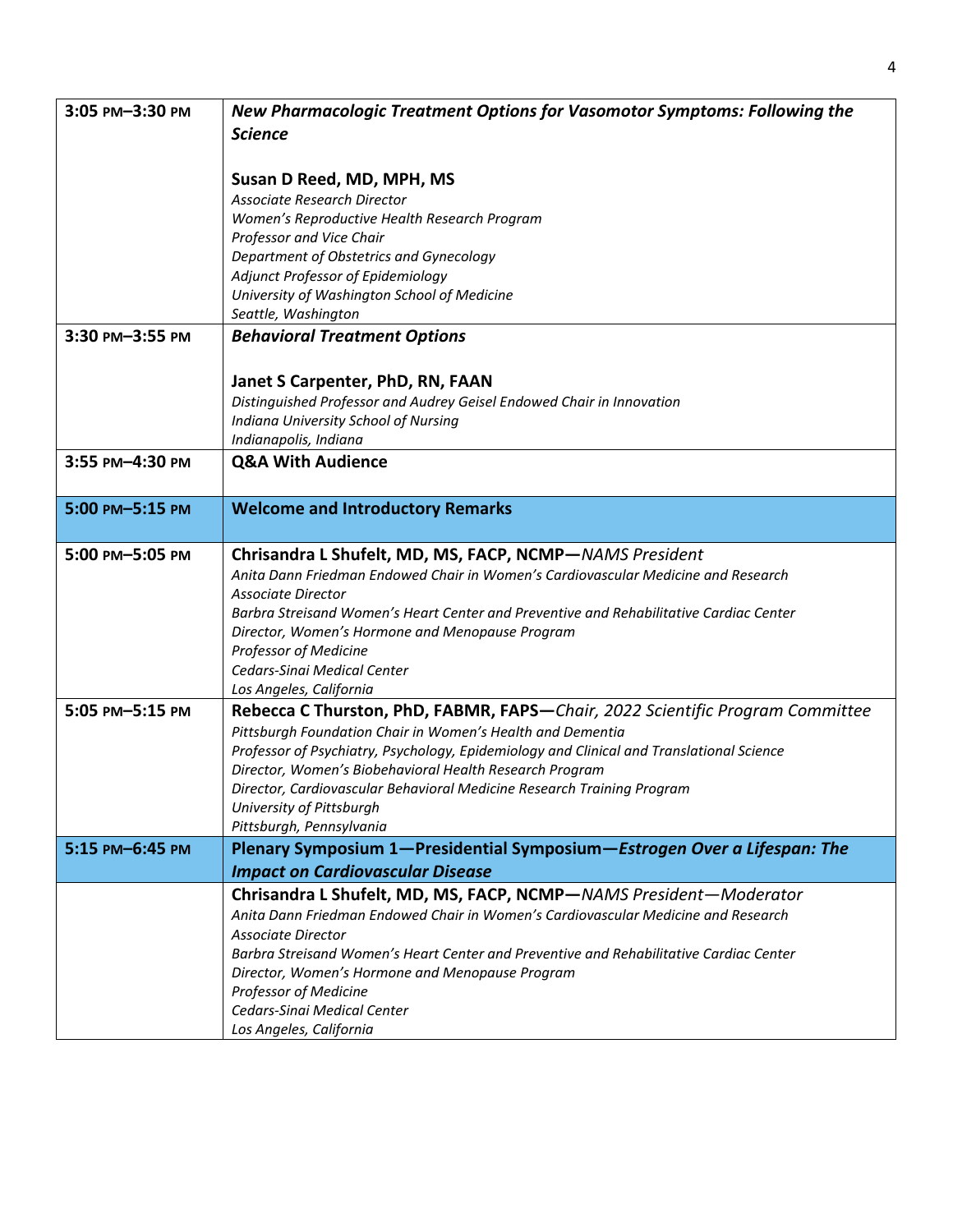| 5:15 PM-5:35 PM            | <b>Female-Specific Risk Factors for Cardiovascular Disease</b>                           |
|----------------------------|------------------------------------------------------------------------------------------|
|                            | Erin D Michos, MD, MHS, FACC, FAHA, FASE, FASPC                                          |
|                            | Associate Director of Preventive Cardiology                                              |
|                            | Division of Cardiology                                                                   |
|                            | Johns Hopkins University School of Medicine                                              |
|                            | Baltimore, Maryland                                                                      |
| 5:35 PM-5:55 PM            | <b>Menopause Approach in Women With Cardiovascular Disease</b>                           |
|                            |                                                                                          |
|                            | Leslie Cho, MD                                                                           |
|                            | Director, Cleveland Clinic Women's Cardiovascular Center                                 |
|                            | Section Head, Preventive Cardiology and Rehabilitation                                   |
|                            | Chief Quality Officer, Robert and Suzanne Tomsich Department of Cardiovascular Medicine  |
|                            | Professor of Medicine                                                                    |
|                            | Cleveland Clinic Lerner School of Medicine, Case Western Reserve Medical School          |
|                            | Cleveland, Ohio                                                                          |
| 5:55 PM-6:15 PM            | Estrogen Loss at an Early Age: Looking Back Before Moving Forward                        |
|                            |                                                                                          |
|                            | Chrisandra L Shufelt, MD, MS, FACP, NCMP                                                 |
|                            | Anita Dann Friedman Endowed Chair in Women's Cardiovascular Medicine and Research        |
|                            | <b>Associate Director</b>                                                                |
|                            | Barbra Streisand Women's Heart Center and Preventive and Rehabilitative Cardiac Center   |
|                            | Director, Women's Hormone and Menopause Program                                          |
|                            | <b>Professor of Medicine</b>                                                             |
|                            | Cedars-Sinai Medical Center                                                              |
|                            | Los Angeles, California                                                                  |
| 6:15 PM-6:45 PM            | <b>Q&amp;A With Audience</b>                                                             |
|                            |                                                                                          |
| 7:00 PM-8:00 PM            | <b>President's Reception</b>                                                             |
|                            | Supported by                                                                             |
|                            | <b>Astellas and TherapeuticsMD</b>                                                       |
|                            | Premier Partners of the 2022 NAMS Annual Meeting                                         |
| Thursday, October 13, 2022 |                                                                                          |
|                            |                                                                                          |
| 7:00 AM-8:00 AM            | <b>Continental Breakfast for Registrants of the Main Program</b>                         |
| 8:15 AM-9:15 AM            | <b>Keynote Address</b>                                                                   |
|                            |                                                                                          |
|                            | Rebecca C Thurston, PhD, FABMR, FAPS-Moderator                                           |
|                            | Pittsburgh Foundation Chair in Women's Health and Dementia                               |
|                            | Professor of Psychiatry, Psychology, Epidemiology and Clinical and Translational Science |
|                            | Director, Women's Biobehavioral Health Research Program                                  |
|                            | Director, Cardiovascular Behavioral Medicine Research Training Program                   |
|                            | University of Pittsburgh                                                                 |
|                            | Pittsburgh, Pennsylvania                                                                 |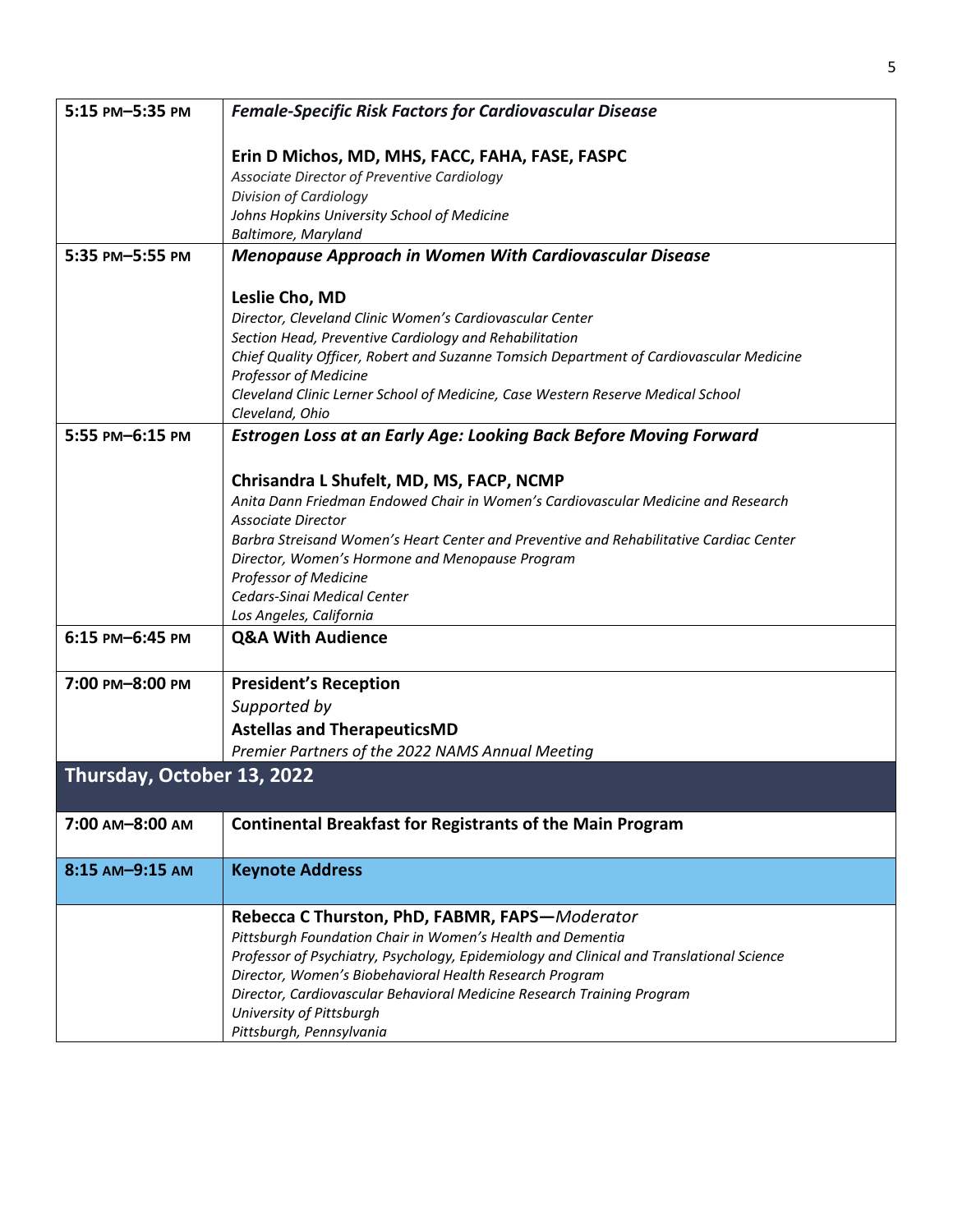| 8:15 AM-9:00 AM   | The Impact of Perimenopause and Menopause on Weight Status: Through the Lens        |
|-------------------|-------------------------------------------------------------------------------------|
|                   | of Equity                                                                           |
|                   | Fatima Cody Stanford, MD, MPH, MPA, MBA, FAAP, FACP, FAHA, FAMWA, FTOS              |
|                   | Associate Professor of Medicine and Pediatrics                                      |
|                   | <b>Obesity Medicine Physician-Scientist</b>                                         |
|                   | Equity Director, Endocrine Division, Department of Medicine                         |
|                   | Massachusetts General Hospital and Harvard Medical School                           |
|                   | <b>Boston, Massachusetts</b>                                                        |
| 9:00 AM-9:15 AM   | <b>Q&amp;A With Audience</b>                                                        |
| 9:15 AM-10:45 AM  | <b>Plenary Symposium 2-Hormone Therapy</b>                                          |
|                   | Risa Kagan, MD, FACOG, CCD, NCMP-Moderator                                          |
|                   | Clinical Professor, Department of Obstetrics, Gynecology, and Reproductive Sciences |
|                   | University of California, San Francisco                                             |
|                   | <b>Sutter East Bay Medical Foundation</b><br>Berkeley, California                   |
| 9:15 AM-9:35 AM   | 2022 NAMS Hormone Therapy Position Statement: Translating Guidelines to Practice    |
|                   |                                                                                     |
|                   | Stephanie S Faubion, MD, MBA, FACP, NCMP, IF                                        |
|                   | Medical Director, The North American Menopause Society                              |
|                   | Professor and Chair, Department of Medicine                                         |
|                   | Penny and Bill George Director, Mayo Clinic Center for Women's Health               |
|                   | Mayo Clinic                                                                         |
|                   | Jacksonville, Florida                                                               |
| 9:35 AM-9:55 AM   | Hormone Therapy in Chronic Medical Conditions and Comorbidities                     |
|                   | Jewel M Kling, MD, MPH, NCMP                                                        |
|                   | Professor of Medicine                                                               |
|                   | Chair, Women's Health Internal Medicine                                             |
|                   | Associate Chair of Equity, Inclusion, and Diversity, Department of Medicine         |
|                   | Mayo Clinic                                                                         |
| 9:55 AM-10:15 AM  | Scottsdale, Arizona<br>Hormone Therapy for the Aging Transgender Woman              |
|                   |                                                                                     |
|                   | Sarah R Pickle, MD                                                                  |
|                   | Associate Professor of Family Medicine                                              |
|                   | Associate Division Director, Medical Education                                      |
|                   | Department of Family Medicine                                                       |
|                   | University of Cincinnati College of Medicine<br>Cincinnati, Ohio                    |
| 10:15 AM-10:45 AM | <b>Q&amp;A With Audience</b>                                                        |
|                   |                                                                                     |
| 11:00 AM-11:30 AM | <b>Product Theater</b>                                                              |
|                   | Supported by                                                                        |
|                   | <b>TherapeuticsMD</b>                                                               |
|                   | Premier Partner of the 2022 NAMS Annual Meeting                                     |

6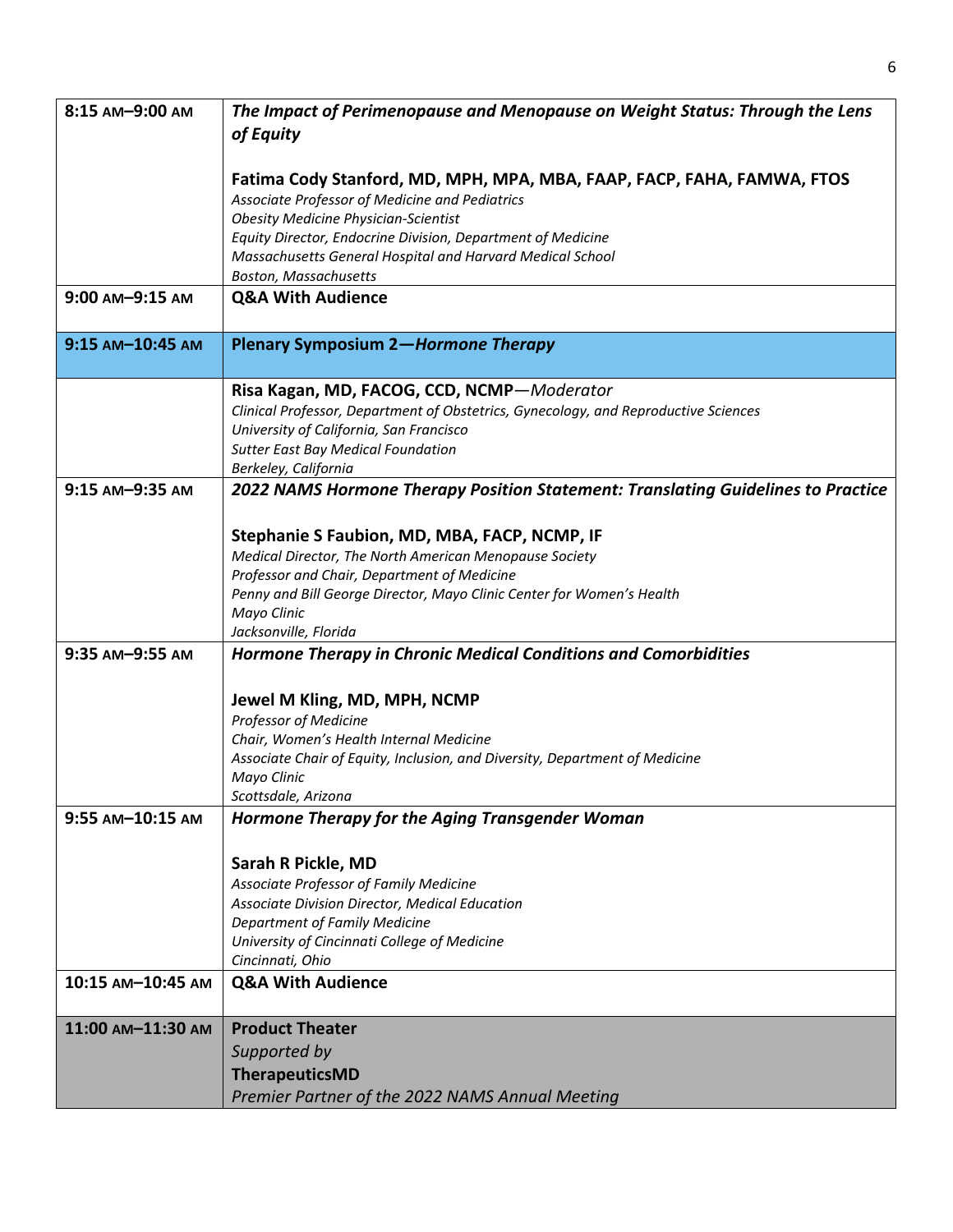| 10:45 AM-11:30 AM | <b>Refreshment Break for Registrants of the Main Program</b>                                                                                                                                                                                                                                                                                                                                                  |
|-------------------|---------------------------------------------------------------------------------------------------------------------------------------------------------------------------------------------------------------------------------------------------------------------------------------------------------------------------------------------------------------------------------------------------------------|
| 11:30 AM-12:30 PM | <b>Plenary Symposium 3-Mental Health</b>                                                                                                                                                                                                                                                                                                                                                                      |
|                   | Claudio N Soares, MD, PhD, FRCPC, MBA-Moderator<br>Professor and Head, Department of Psychiatry<br>Queen's University School of Medicine<br>Chair, Psychedelic Science Advisory Committee, Queen's University<br>Executive Lead, Strategy and New Partnerships<br>Canadian Biomarker Integration Network in Depression (CAN-BIND)<br>President and CEO, CAN-BIND Solutions, Inc.<br>Kingston, Ontario, Canada |
| 11:30 AM-11:50 AM | Psychedelics in Clinical Practice-From Stigma to Science                                                                                                                                                                                                                                                                                                                                                      |
|                   | David Clements, BA, MPA<br>Executive Director, Dimensions Health Research Collaborative<br>Senior Advisor for Innovation Strategy and Policy<br>Queen's University Health Sciences<br>Adjunct Professor, Health Sciences, Carleton University<br>Ottawa, Ontario, Canada                                                                                                                                      |
| 11:50 AM-12:10 PM | <b>Posttraumatic Stress Disorder: Prevalence and Treatment Options</b>                                                                                                                                                                                                                                                                                                                                        |
| 12:10 PM-12:30 PM | <b>Margaret McKinnon, PhD, CPsych</b><br>Homewood Research Chair in Mental Health and Trauma<br>Professor and Associate Chair, Research, Department of Psychiatry and Behavioural Neurosciences<br><b>McMaster University</b><br>Research Lead, Mental Health and Addictions, St. Joseph's Healthcare Hamilton<br>Guelph, Ontario, Canada<br><b>Q&amp;A With Audience</b>                                     |
| 12:30 PM-12:45 PM | Box Lunches Distributed for Registrants of the Main Program                                                                                                                                                                                                                                                                                                                                                   |
| 12:45 PM-2:15 PM  | Plenary Symposium 4-Controversies in Genitourinary Syndrome of Menopause                                                                                                                                                                                                                                                                                                                                      |
|                   | Andrew M Kaunitz, MD, FACOG, NCMP-Moderator<br>University of Florida Term Professor and Associate Chairman<br>Department of Obstetrics and Gynecology<br>University of Florida College of Medicine-Jacksonville<br>Medical Director and Director of Menopause and Gynecologic Ultrasound Services<br>University of Florida Women's Health Specialists-Emerson<br>Jacksonville, Florida                        |
| 12:45 PM-1:20 PM  | Lasers and Technology in Genitourinary Syndrome of Menopause                                                                                                                                                                                                                                                                                                                                                  |
|                   | Cheryl B Iglesia, MD<br>Director, Section of Female Pelvic Medicine and Reconstructive Surgery<br>MedStar Washington Hospital Center<br>Director, National Center for Advanced Pelvic Surgery, MedStar Health<br>Professor of Obstetrics, Gynecology, and Urology, Georgetown University School of Medicine<br>Washington, DC                                                                                 |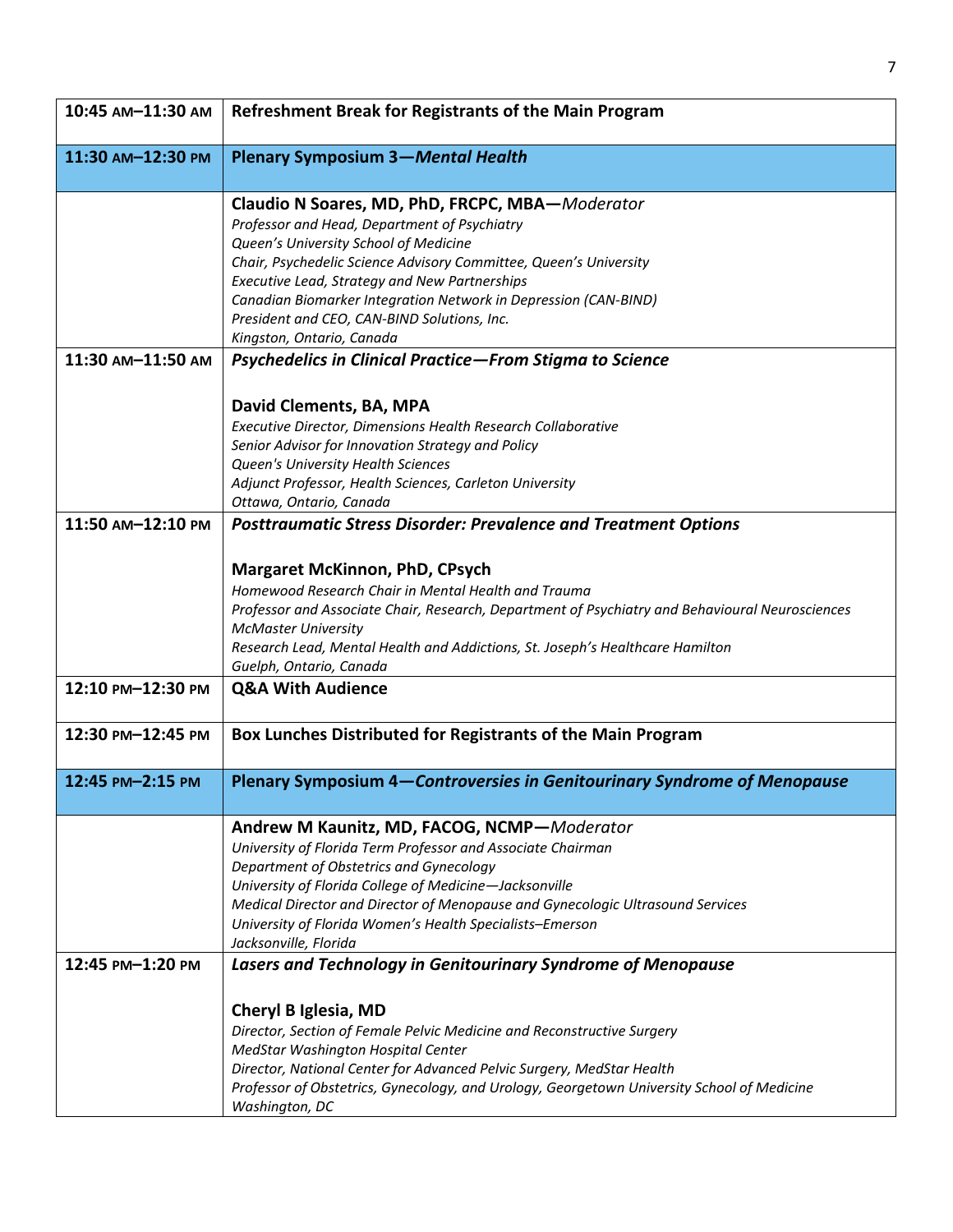| 1:20 PM-1:55 PM | <b>Probiotics and the Vaginal Microbiome: Fact or Fiction?</b>                                            |
|-----------------|-----------------------------------------------------------------------------------------------------------|
|                 |                                                                                                           |
|                 | <b>Caroline Mitchell, MD, PhD</b>                                                                         |
|                 | Associate Professor of Obstetrics, Gynecology, and Reproductive Biology<br><b>Harvard Medicine School</b> |
|                 | Physician Investigator, Obstetrics and Gynecology                                                         |
|                 | Mass General Research Institute                                                                           |
|                 | Boston, Massachusetts                                                                                     |
| 1:55 PM-2:15 PM | <b>Q&amp;A With Audience</b>                                                                              |
|                 |                                                                                                           |
| 2:15 PM-3:00 PM | Refreshment Break for Registrants of the Main Program                                                     |
| 2:30 PM-3:00 PM | <b>Product Theater</b>                                                                                    |
|                 | Supported by                                                                                              |
|                 | <b>Pharmavite LLC</b>                                                                                     |
| 3:00 PM-4:30 PM | <b>Plenary Symposium 5-Breast Cancer</b>                                                                  |
|                 |                                                                                                           |
|                 | Lisa C Larkin, MD, FACP, NCMP, IF-Moderator                                                               |
|                 | Founder and Chief Executive Officer                                                                       |
|                 | Ms.Medicine                                                                                               |
|                 | Cincinnati, Ohio                                                                                          |
| 3:00 PM-3:30 PM | <b>Survivorship Care in Breast Cancer</b>                                                                 |
|                 |                                                                                                           |
|                 | Maryam Lustberg, MD, MPH                                                                                  |
|                 | Associate Professor of Internal Medicine, Medical Oncology                                                |
|                 | Director, The Breast Center at Smilow Cancer Hospital                                                     |
|                 | Chief, Breast Medical Oncology, Yale Cancer Center<br>Yale School of Medicine                             |
|                 | New Haven, Connecticut                                                                                    |
| 3:30 PM-4:00 PM | <b>Diet and Prevention of Breast Cancer</b>                                                               |
|                 |                                                                                                           |
|                 | Dawn Mussallem, DO, DipABLM                                                                               |
|                 | Assistant Professor of Medicine                                                                           |
|                 | Division of Hematology/Oncology, Department of General Internal Medicine                                  |
|                 | Mayo Clinic College of Medicine                                                                           |
|                 | Jacksonville, Florida                                                                                     |
| 4:00 PM-4:30 PM | <b>Q&amp;A With Audience</b>                                                                              |
| 4:30 PM-6:00 PM | <b>Concurrent Session 1-Oral Abstract Presentations</b>                                                   |
| 4:30 PM-6:00 PM | <b>Concurrent Session 2-Oral Abstract Presentations</b>                                                   |
|                 |                                                                                                           |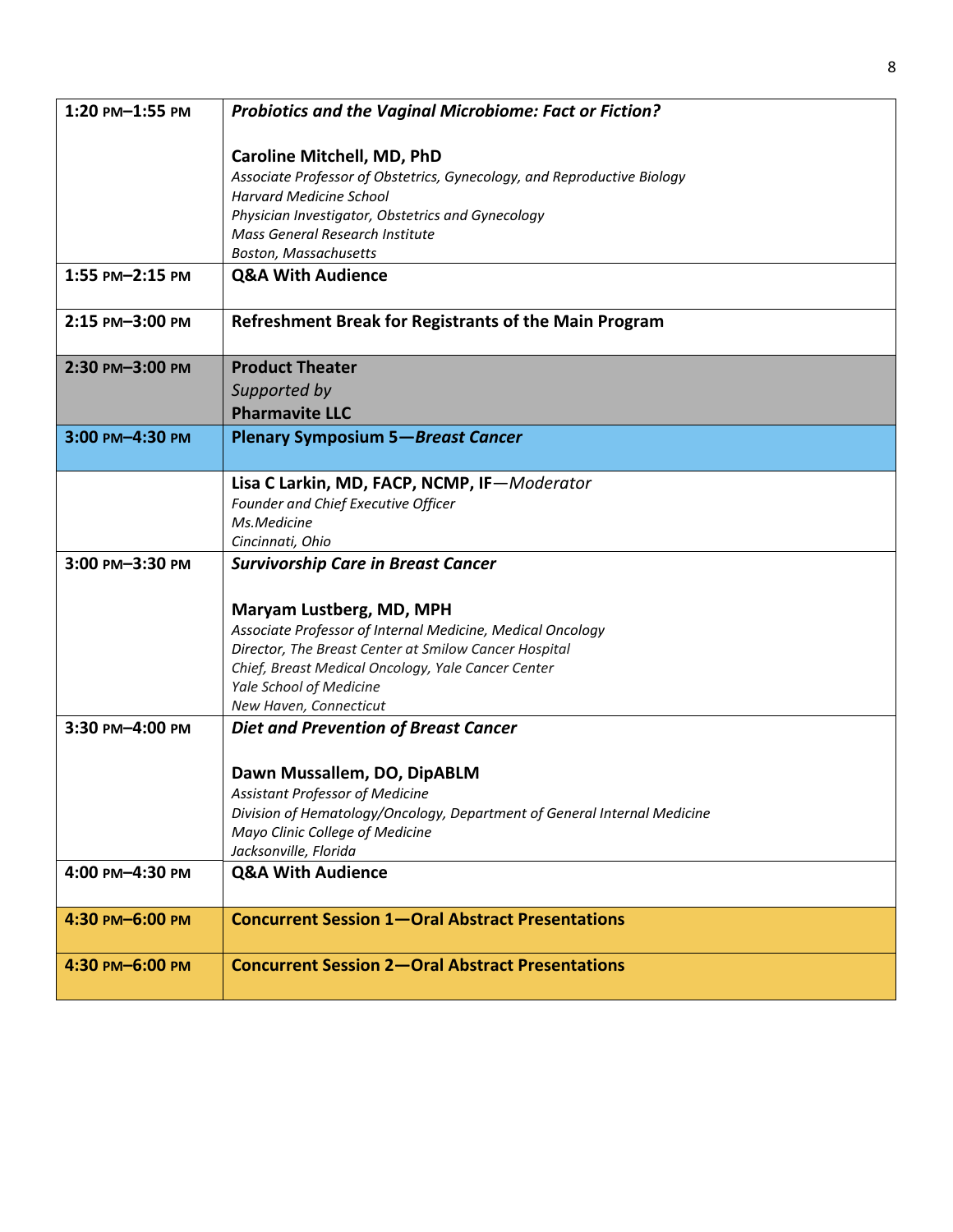| 4:30 PM-6:00 PM          | <b>Concurrent Session 3-International Leadership Session-Presentations from</b>      |
|--------------------------|--------------------------------------------------------------------------------------|
|                          | <b>Mexican Leadership, Canadian Leadership, and International Menopause Society</b>  |
|                          |                                                                                      |
| 4:30 PM-5:00 PM          | Mexican Leadership-Mexican Association for the Study of Climacteric                  |
|                          |                                                                                      |
|                          | El Papel del Médico en la Detección de Violencia en la Menopausia                    |
|                          | The Role of the Doctor in the Detection of Violence in Menopause                     |
|                          |                                                                                      |
|                          | Dr Patricia Loranca Moreno                                                           |
|                          | <b>Dr Alan Rios Espinoza</b>                                                         |
| 5:00 PM-5:30 PM          | <b>Canadian Leadership-Canadian Menopause Society</b>                                |
|                          |                                                                                      |
|                          | <b>Synopsis of 2021 Canadian Menopause Guidelines and a Spotlight on Emerging</b>    |
|                          | <b>Canadian Genitourinary Syndrome of Menopause Data</b>                             |
|                          |                                                                                      |
|                          | Wendy L Wolfman, MD, FRCS(C), FACOG, NCMP                                            |
|                          |                                                                                      |
|                          | <b>Celine Bouchard, MD</b>                                                           |
| 5:30 PM-6:00 PM          | <b>International Menopause Society Leadership</b>                                    |
|                          |                                                                                      |
|                          | The International Menopause Society: A Global Vision for Midlife Women's Health      |
|                          |                                                                                      |
|                          | Ms. Rebecca Cheshire-CEO                                                             |
|                          | Steven R Goldstein, MD, NCMP-President                                               |
| 6:15 PM-7:15 PM          | Poster Session and Wine and Cheese Reception for Registrants of the Main Program     |
|                          |                                                                                      |
| Friday, October 14, 2022 |                                                                                      |
|                          |                                                                                      |
| 6:45 AM-7:45 AM          | <b>Continental Breakfast for Registrants of the Main Program</b>                     |
|                          |                                                                                      |
| 7:55 AM-8:30 AM          | <b>NAMS Annual Membership Town Hall</b>                                              |
|                          |                                                                                      |
|                          |                                                                                      |
| 8:30 AM-9:30 AM          | <b>NAMS/Pfizer Wulf H Utian Endowed Lecture</b>                                      |
|                          |                                                                                      |
|                          | Alison J Huang, MD, MAS, MPhil-Moderator                                             |
|                          | Professor of Medicine<br>University of California, School of Medicine, San Francisco |
|                          | San Francisco, California                                                            |
| 8:30 AM-9:15 AM          | <b>Stress and Its Effect on Cardiovascular Health</b>                                |
|                          |                                                                                      |
|                          | Viola Vaccarino, MD, PhD                                                             |
|                          | Wilton Looney Professor of Cardiovascular Research, Department of Epidemiology       |
|                          | Rollins School of Public Health                                                      |
|                          | Professor, Division of Cardiology                                                    |
|                          | <b>Emory School of Medicine</b>                                                      |
|                          | Atlanta, Georgia                                                                     |
| 9:15 AM-9:30 AM          | <b>Q&amp;A With Audience</b>                                                         |
|                          |                                                                                      |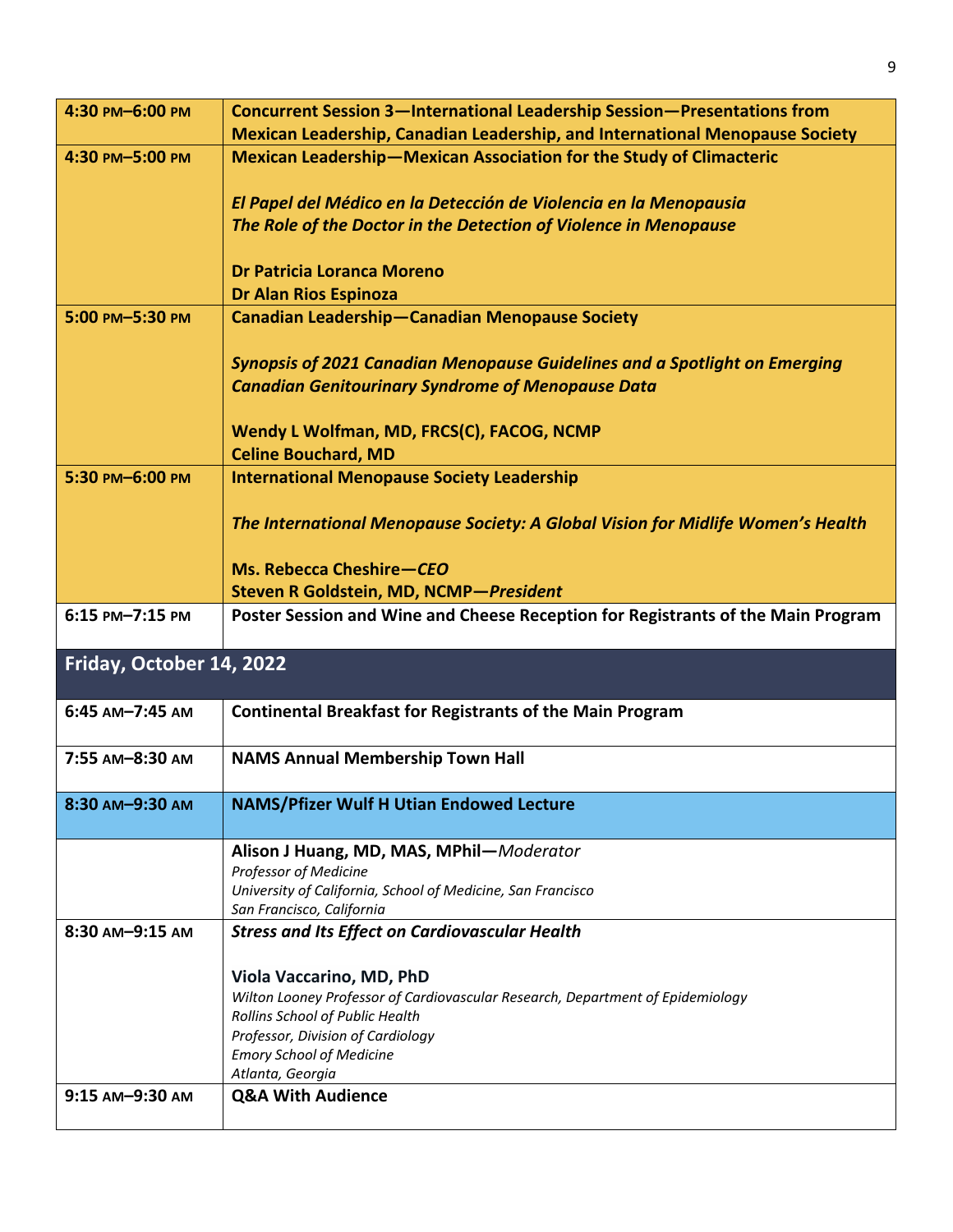| 9:30 AM-11:00 AM  | <b>Plenary Symposium 6-Sleep</b>                                                                        |
|-------------------|---------------------------------------------------------------------------------------------------------|
|                   | Penny Z Castellano, MD, NCMP-Moderator                                                                  |
|                   | Professor, Emory Healthcare                                                                             |
|                   | Associate Director and Chief Medical Officer                                                            |
|                   | The Emory Clinic and Emory Specialty Associates                                                         |
|                   | Atlanta, Georgia                                                                                        |
| 9:30 AM-10:00 AM  | <b>Implications of Sleep Loss on Health</b>                                                             |
|                   |                                                                                                         |
|                   | Phyllis C Zee, MD, PhD                                                                                  |
|                   | Director, Center for Circadian and Sleep Medicine                                                       |
|                   | Chief of Sleep Medicine, Department of Neurology                                                        |
|                   | Benjamin and Virginia T Boshes Professor of Neurology                                                   |
|                   | Northwestern Medicine, Feinberg School of Medicine                                                      |
| 10:00 AM-10:30 AM | Chicago, Illinois<br>Identification and Treatment of Sleep Disorders: Behavioral and Pharmacologic      |
|                   |                                                                                                         |
|                   |                                                                                                         |
|                   | Daniel J Buysse, MD                                                                                     |
|                   | University of Pittsburgh Medical Center Endowed Chair in Sleep Medicine                                 |
|                   | Professor of Psychiatry and Translational Science<br>University of Pittsburgh                           |
|                   | Pittsburgh, Pennsylvania                                                                                |
| 10:30 AM-11:00 AM | <b>Q&amp;A With Audience</b>                                                                            |
|                   |                                                                                                         |
| 11:00 AM-11:45 AM | Refreshment Break for Registrants of the Main Program                                                   |
| 11:15 AM-11:45 AM | <b>Product Theater</b>                                                                                  |
|                   | Supported by                                                                                            |
|                   | <b>Astellas</b>                                                                                         |
|                   | Premier Partner of the 2022 NAMS Annual Meeting                                                         |
| 11:45 AM-12:45 PM | Plenary Symposium 7-Bone Health and Prevention and Treatment of Osteoporosis                            |
|                   |                                                                                                         |
|                   | Makeba L Williams, MD, FACOG, NCMP-Moderator                                                            |
|                   | Associate Professor                                                                                     |
|                   | Director, Division of Academic Specialists in General Obstetrics and Gynecology                         |
|                   | Director, UWHealth Menopause Clinic                                                                     |
|                   | Department of Obstetrics and Gynecology<br>University of Wisconsin School of Medicine and Public Health |
|                   | Madison, Wisconsin                                                                                      |
| 11:45 AM-12:05 PM | The Microbiome and Your Bone Health                                                                     |
|                   |                                                                                                         |
|                   | <b>Roberto Pacifici, MD</b>                                                                             |
|                   | Garland Herndon Professor of Medicine, Division of Endocrinology, Metabolism, and Lipids                |
|                   | Division Director, Endocrinology and Metabolism                                                         |
|                   | <b>Emory University School of Medicine</b>                                                              |
|                   | Atlanta, Georgia                                                                                        |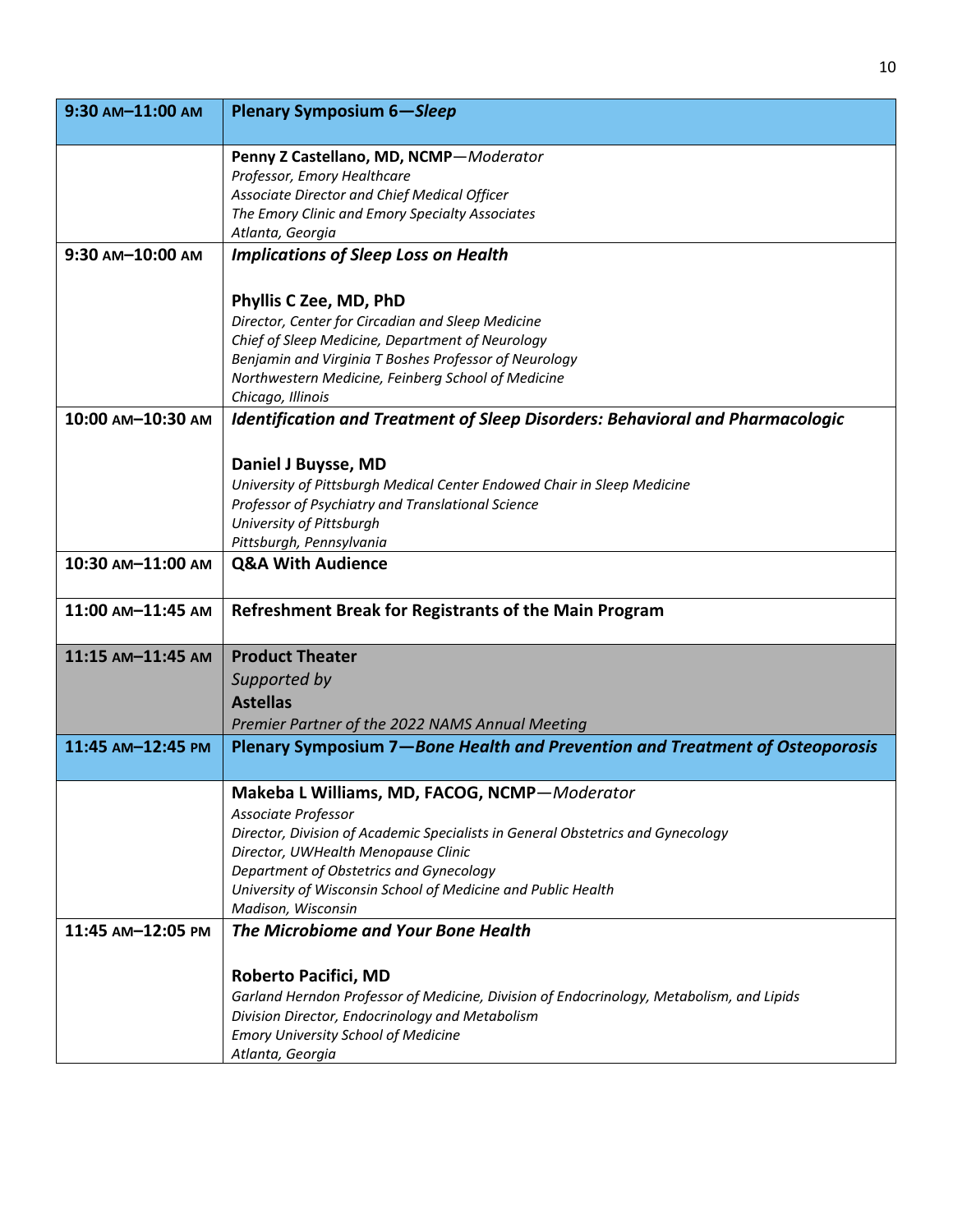| Andrea J Singer, MD, FACP, CCD<br>Director, Women's Primary Care<br>Director, Bone Densitometry and Fracture Liaison Service<br>Departments of Obstetrics and Gynecology and Medicine<br>MedStar Georgetown University Hospital<br>Washington, DC<br><b>Q&amp;A With Audience</b><br>12:25 PM-12:45 PM<br>Box Lunches Distributed for Registrants of the Main Program<br>12:45 PM-1:00 PM<br>1:00 PM-2:00 PM<br><b>Top-Scoring Abstract Presentations</b><br>Plenary Symposium 8- Intersectionality and Inclusivity in Midlife Women's Health<br>2:00 PM-3:30 PM<br>Gloria A Richard-Davis, MD, MBA, NCMP, FACOG-Moderator<br>Executive Director, Division of Diversity, Equity, and Inclusion<br>Professor, Reproductive Endocrinology and Infertility<br>Department of Obstetrics and Gynecology<br>University of Arkansas Medical Sciences<br>Little Rock, Arkansas<br>Disparities in Women's Cardiovascular Health<br>2:00 PM-2:30 PM<br>Tené T Lewis, PhD, FABMR, FAHA<br>Associate Professor, Department of Epidemiology<br>Rollins School of Public Health<br><b>Emory University</b><br>Atlanta, Georgia<br>2:30 PM-3:00 PM<br><b>Disparities in the Menopause Transition</b><br>Makeba L Williams, MD, FACOG, NCMP<br>Associate Professor |
|----------------------------------------------------------------------------------------------------------------------------------------------------------------------------------------------------------------------------------------------------------------------------------------------------------------------------------------------------------------------------------------------------------------------------------------------------------------------------------------------------------------------------------------------------------------------------------------------------------------------------------------------------------------------------------------------------------------------------------------------------------------------------------------------------------------------------------------------------------------------------------------------------------------------------------------------------------------------------------------------------------------------------------------------------------------------------------------------------------------------------------------------------------------------------------------------------------------------------------------------------|
|                                                                                                                                                                                                                                                                                                                                                                                                                                                                                                                                                                                                                                                                                                                                                                                                                                                                                                                                                                                                                                                                                                                                                                                                                                                    |
|                                                                                                                                                                                                                                                                                                                                                                                                                                                                                                                                                                                                                                                                                                                                                                                                                                                                                                                                                                                                                                                                                                                                                                                                                                                    |
|                                                                                                                                                                                                                                                                                                                                                                                                                                                                                                                                                                                                                                                                                                                                                                                                                                                                                                                                                                                                                                                                                                                                                                                                                                                    |
|                                                                                                                                                                                                                                                                                                                                                                                                                                                                                                                                                                                                                                                                                                                                                                                                                                                                                                                                                                                                                                                                                                                                                                                                                                                    |
|                                                                                                                                                                                                                                                                                                                                                                                                                                                                                                                                                                                                                                                                                                                                                                                                                                                                                                                                                                                                                                                                                                                                                                                                                                                    |
|                                                                                                                                                                                                                                                                                                                                                                                                                                                                                                                                                                                                                                                                                                                                                                                                                                                                                                                                                                                                                                                                                                                                                                                                                                                    |
|                                                                                                                                                                                                                                                                                                                                                                                                                                                                                                                                                                                                                                                                                                                                                                                                                                                                                                                                                                                                                                                                                                                                                                                                                                                    |
|                                                                                                                                                                                                                                                                                                                                                                                                                                                                                                                                                                                                                                                                                                                                                                                                                                                                                                                                                                                                                                                                                                                                                                                                                                                    |
|                                                                                                                                                                                                                                                                                                                                                                                                                                                                                                                                                                                                                                                                                                                                                                                                                                                                                                                                                                                                                                                                                                                                                                                                                                                    |
|                                                                                                                                                                                                                                                                                                                                                                                                                                                                                                                                                                                                                                                                                                                                                                                                                                                                                                                                                                                                                                                                                                                                                                                                                                                    |
|                                                                                                                                                                                                                                                                                                                                                                                                                                                                                                                                                                                                                                                                                                                                                                                                                                                                                                                                                                                                                                                                                                                                                                                                                                                    |
|                                                                                                                                                                                                                                                                                                                                                                                                                                                                                                                                                                                                                                                                                                                                                                                                                                                                                                                                                                                                                                                                                                                                                                                                                                                    |
|                                                                                                                                                                                                                                                                                                                                                                                                                                                                                                                                                                                                                                                                                                                                                                                                                                                                                                                                                                                                                                                                                                                                                                                                                                                    |
|                                                                                                                                                                                                                                                                                                                                                                                                                                                                                                                                                                                                                                                                                                                                                                                                                                                                                                                                                                                                                                                                                                                                                                                                                                                    |
|                                                                                                                                                                                                                                                                                                                                                                                                                                                                                                                                                                                                                                                                                                                                                                                                                                                                                                                                                                                                                                                                                                                                                                                                                                                    |
|                                                                                                                                                                                                                                                                                                                                                                                                                                                                                                                                                                                                                                                                                                                                                                                                                                                                                                                                                                                                                                                                                                                                                                                                                                                    |
|                                                                                                                                                                                                                                                                                                                                                                                                                                                                                                                                                                                                                                                                                                                                                                                                                                                                                                                                                                                                                                                                                                                                                                                                                                                    |
|                                                                                                                                                                                                                                                                                                                                                                                                                                                                                                                                                                                                                                                                                                                                                                                                                                                                                                                                                                                                                                                                                                                                                                                                                                                    |
|                                                                                                                                                                                                                                                                                                                                                                                                                                                                                                                                                                                                                                                                                                                                                                                                                                                                                                                                                                                                                                                                                                                                                                                                                                                    |
|                                                                                                                                                                                                                                                                                                                                                                                                                                                                                                                                                                                                                                                                                                                                                                                                                                                                                                                                                                                                                                                                                                                                                                                                                                                    |
|                                                                                                                                                                                                                                                                                                                                                                                                                                                                                                                                                                                                                                                                                                                                                                                                                                                                                                                                                                                                                                                                                                                                                                                                                                                    |
|                                                                                                                                                                                                                                                                                                                                                                                                                                                                                                                                                                                                                                                                                                                                                                                                                                                                                                                                                                                                                                                                                                                                                                                                                                                    |
|                                                                                                                                                                                                                                                                                                                                                                                                                                                                                                                                                                                                                                                                                                                                                                                                                                                                                                                                                                                                                                                                                                                                                                                                                                                    |
|                                                                                                                                                                                                                                                                                                                                                                                                                                                                                                                                                                                                                                                                                                                                                                                                                                                                                                                                                                                                                                                                                                                                                                                                                                                    |
|                                                                                                                                                                                                                                                                                                                                                                                                                                                                                                                                                                                                                                                                                                                                                                                                                                                                                                                                                                                                                                                                                                                                                                                                                                                    |
|                                                                                                                                                                                                                                                                                                                                                                                                                                                                                                                                                                                                                                                                                                                                                                                                                                                                                                                                                                                                                                                                                                                                                                                                                                                    |
| Director, Division of Academic Specialists in General Obstetrics and Gynecology<br>Director, UWHealth Menopause Clinic                                                                                                                                                                                                                                                                                                                                                                                                                                                                                                                                                                                                                                                                                                                                                                                                                                                                                                                                                                                                                                                                                                                             |
| Department of Obstetrics and Gynecology                                                                                                                                                                                                                                                                                                                                                                                                                                                                                                                                                                                                                                                                                                                                                                                                                                                                                                                                                                                                                                                                                                                                                                                                            |
| University of Wisconsin School of Medicine and Public Health                                                                                                                                                                                                                                                                                                                                                                                                                                                                                                                                                                                                                                                                                                                                                                                                                                                                                                                                                                                                                                                                                                                                                                                       |
| Madison, Wisconsin                                                                                                                                                                                                                                                                                                                                                                                                                                                                                                                                                                                                                                                                                                                                                                                                                                                                                                                                                                                                                                                                                                                                                                                                                                 |
| 3:00 PM-3:30 PM<br><b>Q&amp;A With Audience</b>                                                                                                                                                                                                                                                                                                                                                                                                                                                                                                                                                                                                                                                                                                                                                                                                                                                                                                                                                                                                                                                                                                                                                                                                    |
| Refreshment Break for Registrants of the Main Program<br>3:30 PM-4:15 PM                                                                                                                                                                                                                                                                                                                                                                                                                                                                                                                                                                                                                                                                                                                                                                                                                                                                                                                                                                                                                                                                                                                                                                           |
| <b>Product Theater</b><br>3:45 PM-4:15 PM                                                                                                                                                                                                                                                                                                                                                                                                                                                                                                                                                                                                                                                                                                                                                                                                                                                                                                                                                                                                                                                                                                                                                                                                          |
| Supported by                                                                                                                                                                                                                                                                                                                                                                                                                                                                                                                                                                                                                                                                                                                                                                                                                                                                                                                                                                                                                                                                                                                                                                                                                                       |
| <b>Avion Pharmaceuticals</b>                                                                                                                                                                                                                                                                                                                                                                                                                                                                                                                                                                                                                                                                                                                                                                                                                                                                                                                                                                                                                                                                                                                                                                                                                       |

11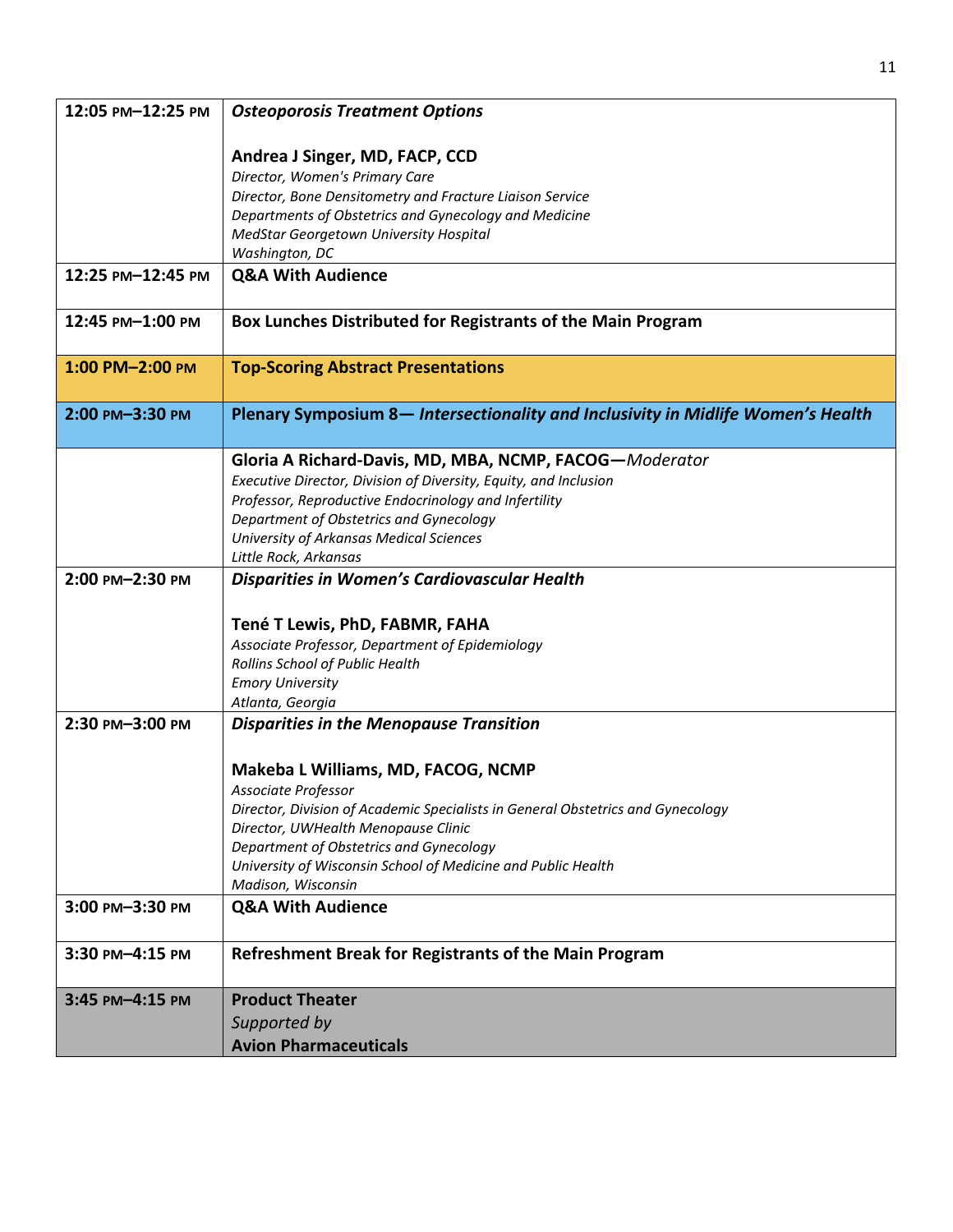| 4:15 PM-5:30 PM | <b>Concurrent Session 1-Oral Abstract Presentations</b>                                                                                                   |
|-----------------|-----------------------------------------------------------------------------------------------------------------------------------------------------------|
| 4:15 PM-5:30 PM | <b>Concurrent Session 2-Oral Abstract Presentations</b>                                                                                                   |
| 4:15 PM-5:30 PM | Concurrent Session 3-A Decade of MsFLASH Findings-Time to Get the Word Out                                                                                |
|                 | <b>Introduction and Background</b>                                                                                                                        |
|                 | <b>Andrea Z LaCroix, PhD</b>                                                                                                                              |
|                 | <b>Distinguished Professor of Epidemiology</b>                                                                                                            |
|                 | Director, Women's Health Center of Excellence                                                                                                             |
|                 | Herbert Wertheim School of Public Health and Human Longevity Science                                                                                      |
|                 | University of California San Diego<br>San Diego, California                                                                                               |
|                 |                                                                                                                                                           |
|                 | <b>Study Designs and Methodology</b>                                                                                                                      |
|                 | <b>Katherine A. Guthrie, PhD</b>                                                                                                                          |
|                 | Professor, Cancer Prevention Program, Public Health Sciences Division                                                                                     |
|                 | <b>Fred Hutchinson Cancer Research Center</b>                                                                                                             |
|                 | Seattle, Washington                                                                                                                                       |
|                 | <b>Vasomotor Symptoms and Sexual Function</b>                                                                                                             |
|                 | <b>Susan D Reed, MD, MPH</b>                                                                                                                              |
|                 | Associate Research Director, Women's Reproductive Health Research Program                                                                                 |
|                 | <b>Professor and Vice Chair</b>                                                                                                                           |
|                 | <b>Department of Obstetrics and Gynecology</b><br><b>Adjunct Professor of Epidemiology</b>                                                                |
|                 | University of Washington School of Medicine                                                                                                               |
|                 | Seattle, Washington                                                                                                                                       |
|                 | <b>Sleep, Mood, and Quality of Life</b>                                                                                                                   |
|                 | Hadine Joffe, MD, MSc                                                                                                                                     |
|                 | Executive Director, Mary Horrigan Connors Center for Women's Health and Gender Biology                                                                    |
|                 | Paula A Johnson Professor of Psychiatry in the Field of Women's Health<br>Executive Vice Chair for Academic and Faculty Affairs, Department of Psychiatry |
|                 | Brigham and Women's Hospital, Harvard Medical School                                                                                                      |
|                 | Member, Dana Farber Harvard Cancer Center Breast Cancer Program                                                                                           |
|                 | <b>Boston, Massachusetts</b>                                                                                                                              |
|                 | <b>Vaginal Health</b>                                                                                                                                     |
|                 | <b>Caroline M Mitchell MD, MPH</b>                                                                                                                        |
|                 | Associate Professor, Obstetrics, Gynecology, and Reproductive Biology                                                                                     |
|                 | Director, Vulvovaginal Disorders Program                                                                                                                  |
|                 | Massachusetts General Hospital, Vincent Center for Reproductive Biology<br><b>Boston, Massachusetts</b>                                                   |
|                 | <b>MyMenoplan</b>                                                                                                                                         |
|                 | <b>Katherine M Newton, PhD</b>                                                                                                                            |
|                 | Senior Investigator (Emeritus) Kaiser Permanente Washington Health Research Institute                                                                     |
|                 | Seattle, Washington                                                                                                                                       |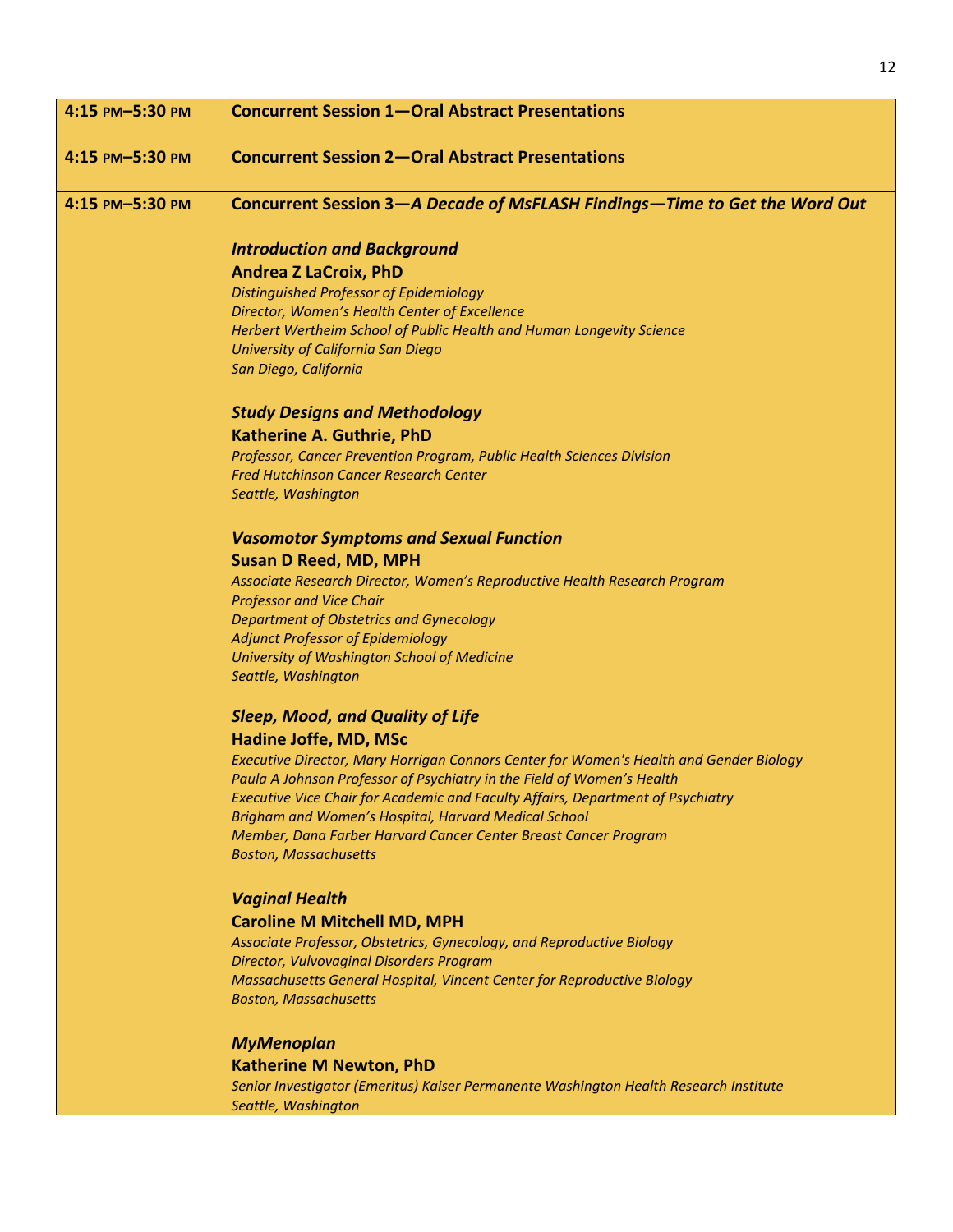| 5:45 PM-6:45 PM            | <b>Donor Cocktail Party</b>                                                         |
|----------------------------|-------------------------------------------------------------------------------------|
| Saturday, October 15, 2022 |                                                                                     |
| 7:00 AM-8:00 AM            | <b>Continental Breakfast for Registrants of the Main Program</b>                    |
| $8:00$ AM $-8:15$ AM       | <b>Announcement of Poster Prizes</b>                                                |
| 8:15 AM-9:15 AM            | <b>NAMS/Kenneth W Kleinman Endowed Lecture</b>                                      |
|                            | Laurie S Jeffers, DNP, FNP-BC, NCMP-Moderator                                       |
|                            | Codirector, Center for Midlife Health and Menopause                                 |
|                            | NYU Grossman School of Medicine                                                     |
|                            | Department of Obstetrics and Gynecology                                             |
|                            | <b>NYU Langone Health</b>                                                           |
|                            | New York, New York                                                                  |
| 8:15 AM-9:00 AM            | <b>Barriers Women Face in Academic Medicine</b>                                     |
|                            |                                                                                     |
|                            | Leigh A Neumayer, MD, MS, FACS                                                      |
|                            | Professor and Chair, Department of Surgery                                          |
|                            | University of Florida, College of Medicine<br>Jacksonville, Florida                 |
| 9:00 AM-9:15 AM            | <b>Q&amp;A With Audience</b>                                                        |
|                            |                                                                                     |
| 9:15 AM-10:30 AM           | <b>Plenary Symposium 9-Sexual Health</b>                                            |
|                            |                                                                                     |
|                            | Sheryl A Kingsberg, PhD-Moderator                                                   |
|                            | Chief, Division of Behavioral Medicine                                              |
|                            | University Hospitals Cleveland Medical Center, MacDonald Women's Hospital           |
|                            | Professor, Departments of Reproductive Biology, Psychiatry, and Urology             |
|                            | Case Western Reserve University School of Medicine                                  |
|                            | Cleveland, Ohio                                                                     |
| 9:15 AM-9:45 AM            | <b>Sex and Cancer</b>                                                               |
|                            | <b>Sharon L Bober, PhD</b>                                                          |
|                            | Founder and Director, Sexual Health Program                                         |
|                            | Associate Professor of Psychology, Department of Psychiatry, Harvard Medical School |
|                            | Dana Farber Cancer Institute                                                        |
|                            | Boston, Massachusetts                                                               |
| 9:45 AM-10:15 AM           | Mindfulness and the Management of Low Libido in Women                               |
|                            | Lori A Brotto, PhD, RPsych                                                          |
|                            | Professor, Faculty of Medicine, Department of Obstetrics and Gynaecology            |
|                            | Executive Director, Women's Health Research Institute                               |
|                            | Canada Research Chair in Women's Sexual Health                                      |
|                            | The University of British Columbia, Diamond Health Care Centre                      |
|                            | Vancouver, BC, Canada                                                               |